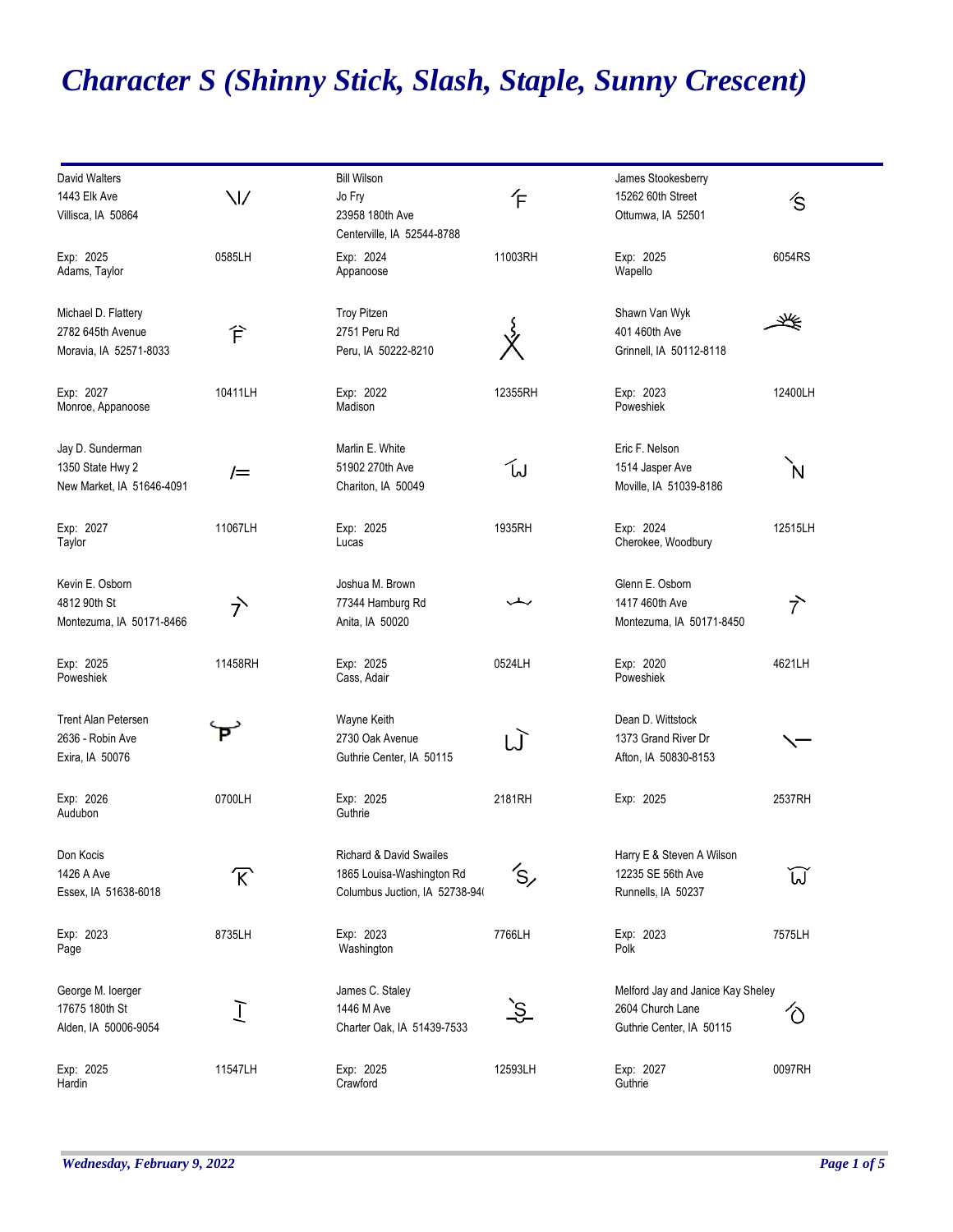| David A. Schwarte<br>56424 Durango Rd<br>Atlantic, IA 50022                            | S                    | Michael E. Erdman<br>1829 275th St<br>Winterset, IA 50273-8321       | Æ                         | Joseph L. Teague<br>3061 Tunnel Mill Rd<br>Webster City, IA 50595-7339                    |               |
|----------------------------------------------------------------------------------------|----------------------|----------------------------------------------------------------------|---------------------------|-------------------------------------------------------------------------------------------|---------------|
| Exp: 2025<br>Cass                                                                      | 0542LH               | Exp: 2026<br>Madison                                                 | 10964RH                   | Exp: 2025<br>Hamilton                                                                     | 11480LH       |
| <b>Bret Wiggins</b><br>1132 Bearsley Street<br>Monroe, IA 50170                        | `w                   | Kenin R. Mannetter<br>1007 Clinton St<br>Charles City, IA 50616-3538 | $\widetilde{\mathcal{M}}$ | Ronald R. Smith<br>2643 Highway 169<br>Shannon City, IA 50861                             | $\setminus$ S |
| Exp: 2018<br>Monroe                                                                    | 0255LH               | Exp: 2025<br>Floyd                                                   | 9365LR                    | Exp: 2024<br>Union                                                                        | 0428RH        |
| William E. Walsh<br>5120 230th St<br>Melrose, IA 52569-8569                            | W                    | Ronald W. Walters<br>1407 Elk Ave<br>Villisca, IA 50864-8005         | $\vee$                    | Gary & Deborah Combs<br>25594 Elk Ave<br>Westfield, IA 51062-8573                         | Č,            |
| Exp: 2025<br>Monroe                                                                    | 10811LS              | Exp: 2020<br>Taylor                                                  | 2042RH                    | Exp: 2023<br>Plymouth                                                                     | 11179LR       |
| Jess Uhlenhake<br>25645 Highway J3T<br>Moravia, IA 52571-8744                          | 又                    | Gary Stookesberry<br>16422 15th St<br>Ottumwa, IA 52501-8465         | くりょう ふくしゃ しょうかい しゃくしゃ     | Craig Winemiller<br><b>Winemiller Farms</b><br>2411 240th Street<br>Mount Ayr, IA 50854   |               |
| Exp: 2025<br>Appanoose                                                                 | 12066RS              | Exp: 2020<br>Wapello                                                 | 6053LS                    | Exp: 2026<br>Ringgold                                                                     | 12198LH       |
| P J. Cunningham<br>Cunningham Ranch Inc<br>3022 Cumming Rd<br>Van Meter, IA 50261-8521 | て                    | Matt G. Strunk<br>Rising S Ranch<br>27001 Hwy U<br>Milan, MO 63556   | 兮                         | Charles B. Reid<br>25797 Gray Ave<br>Cantril, IA 52542-8054                               | 妥             |
| Exp: 2025<br>Madison                                                                   | 0402RH               | Exp: 2027<br>Davis                                                   | 12321LH                   | Exp: 2026<br>Van Buren                                                                    | 10305LH       |
| Gary D or Kathryn S Holm<br>3163 Marshall Ave<br>Rockwell City, IA 50579               | Ή                    | Michael T. Hora<br>2641 240th St<br>Washington, IA 52353-9681        | ⋙                         | Justin Clausen<br>/H Farms, LLC<br>3909 Harris St<br>Ames, IA 50014                       | Ή             |
| Exp: 2016<br>Calhoun                                                                   | 8595RH               | Exp: 2023<br>Washington                                              | 10241LH                   | Exp: 2026<br>Calhoun                                                                      | 0672RH        |
| Kevin E. Osborn<br>4812 - 90th St.<br>Montezuma, IA 50171                              | $\overrightarrow{7}$ | Leon M. Haug<br>1891 Elk Ave<br>New Market, IA 51646-4017            |                           | Timothy J. Marek<br>Marek Land and Livestock<br>2659 170th St<br>Riverside, IA 52327-9219 | Ŵ             |
| Exp: 2026<br>Poweshiek                                                                 | 0682LH               | Exp: 2022<br>Taylor                                                  | 10328RH                   | Exp: 2023<br>Washington                                                                   | 11230RH       |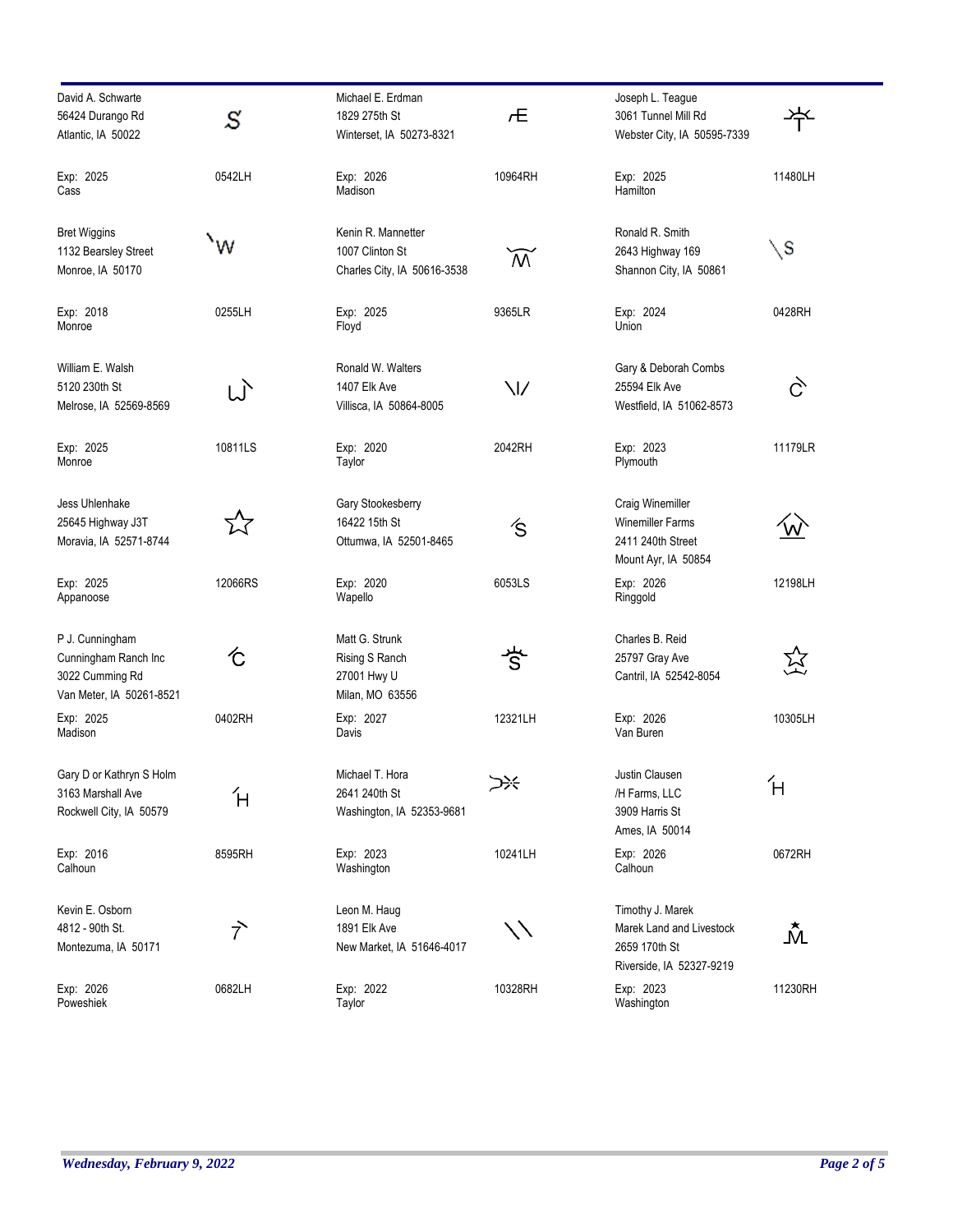| Sharon K. Bennett<br>602 College Dr<br>Creston, IA 50801-8308                         | `В-            | Donald K. White<br>White Cattle Company<br>3139 Nature St<br>Woodburn, IA 50275 | W       | Nathan Kuhns<br>Kuhns Cattle LTD<br>3224 280th St<br>Orient, IA 50858                       | $\forall$ |
|---------------------------------------------------------------------------------------|----------------|---------------------------------------------------------------------------------|---------|---------------------------------------------------------------------------------------------|-----------|
| Exp: 2025<br>Union and Ringgold                                                       | 10308LH        | Exp: 2026<br>Clarke                                                             | 12187RH | Exp: 2022<br>Adair                                                                          | 0908RH    |
| Jerry R. Morgan<br>17515 85th Ln<br>Indianola, IA 50125-7279                          | ĴΜ             | Eric J. Richardson<br>1531 365th St<br>Lake City, IA 51449                      | R       | <b>Scott Smidt</b><br>3207 180th Ave<br>Titonka, IA 50480-7004                              | $\zeta$   |
| Exp: 2024<br>Warren                                                                   | 11339LH        | Exp: 2025                                                                       | 8173LH  | Exp: 2025<br>Kossuth                                                                        | 9524RR    |
| Fara M. Smith<br>2073 Earlham Rd<br>Winterset, IA 50273-8457                          | ൜              | Robert R Snyder & Sons<br>1796 Shore St<br>Truro, IA 50257-7604                 | s,      | Julian J. Toney<br>15195 - 250th St<br>Lamoni, IA 50140-4513                                | ፐ         |
| Exp: 2025<br>Madison                                                                  | 10777LH        | Exp: 2025<br>Clarke                                                             | 2644RH  | Exp: 2025<br>Decatur                                                                        | 5895LR    |
| Roger Tallman<br>1650 Maple Ave<br>Guthrie Center, IA 50115-8530                      | т <sup>у</sup> | Jerry D. Scharp<br>2167 A Avenue<br>Shenandoah, IA 51601-4506                   | Ŝ       | Daniel C. Pegram<br>Pegram Farms<br>5512 SW 15th St<br>Des Moines, IA 50315-4834            | b,        |
| Exp: 2025<br>Guthrie                                                                  | 5241LH         | Exp: 2027<br>Page                                                               | 11685LR | Exp: 2025<br>Warren                                                                         | 10162LH   |
| Nathan Kuhns<br>Kuhns Cattle LTD<br>3224 280th St<br>Oreint, IA 50858                 | V              | <b>Brian Peterson</b><br>2923 NE 96th St<br>Altoona, IA 50009                   |         | <b>Brad Duckworth</b><br>Duckworth Rodeo Productions<br>303 E Marion<br>Knoxville, IA 50138 | ம         |
| Exp: 2022<br>Adair                                                                    | 0909RS         | Exp: 2025                                                                       | 99422LH | Exp: 2027<br>Marion, Wayne, Lucas, Decatur                                                  | 0772LS    |
| Allison Brown<br>Brown/Paugh Partnership<br>1309 - 220th St<br>Promise City, IA 52583 |                | Joycelin R. Elsberry<br>302 Pine Street<br>Williams, IA 50271                   |         | Matt Bracker<br>21239 Juniper Road<br>Underwood, IA 51576                                   |           |
| Exp: 2022<br>Wayne                                                                    | 0787RS         | Exp: 2022<br>Hardin                                                             | 0801LH  | Exp: 2024<br>Pottawattamie                                                                  | 2981LS    |
| <b>Richard Newcomer</b><br>2215 Sweet Ridge Dr<br>Harpers Ferry, IA 52146             | R              | John K. Allen<br>1053 - 250th St<br>State Center, IA 50247                      |         | Mark and Carma DeVries<br>1993 Mallard Ave<br>Sheffield, IA 50475                           | /D        |
| Exp: 2018<br>Allamakee                                                                | 0229LH         | Exp: 2023<br>Marshall and Story                                                 | 0295LH  | Exp: 2023<br>Franklin                                                                       | 0324RH    |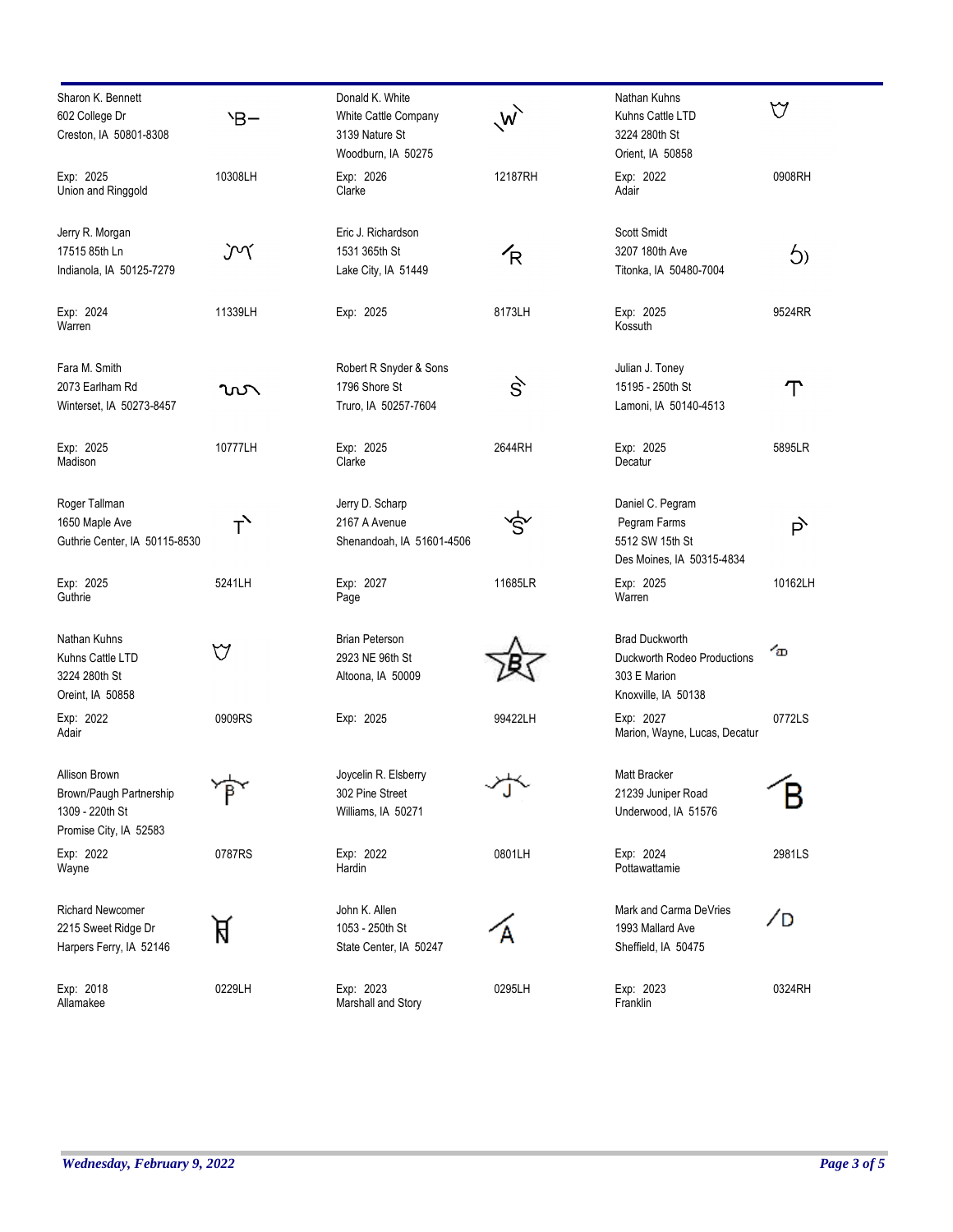| <b>Philip DeVries</b><br>1320 - 210th St<br>Sheffield, IA 50475   | ք       | Marc L. Seehusen<br>16945 - 170th St<br>Bristow, IA 50611                               |         | B. Clan Farm Inc<br>Nicholas B. Hunt<br>59433 585th St      | $\subset$     |
|-------------------------------------------------------------------|---------|-----------------------------------------------------------------------------------------|---------|-------------------------------------------------------------|---------------|
| Exp: 2023<br>Franklin and Cerro Gordo                             | 0330LS  | Exp: 2024<br><b>Butler</b>                                                              | 0344LH  | Atlantic, IA 50022-8507<br>Exp: 2025<br>Cass                | 11737RH       |
| Daniel Wayne Muhlbauer<br>3316 370th St<br>Manilla, IA 51454-7537 | ้ D     | Cary L. Donn<br>1079 Norfolk Ave<br>Woodbine, IA 51579-4031                             | ど       | Cary L. Donn<br>1079 Norfolk Ave<br>Woodbine, IA 51579-4031 | $\sum$        |
| Exp: 2010<br>Crawford, Shelby                                     | 9498RH  | Exp: 2025<br>Harrison                                                                   | 10702LH | Exp: 2025<br>Harrison                                       | 9442LS        |
| Cary L. Donn<br>1079 Norfolk Ave<br>Woodbine, IA 51579-4031       | $\sum$  | Cary L. Donn<br>1079 Norfolk Ave<br>Woodbine, IA 51579-4031                             | ᆇ       | Cary L. Donn<br>1079 Norfolk Ave<br>Woodbine, IA 51579-4031 | ど             |
| Exp: 2025<br>Harrison                                             | 9443RR  | Exp: 2025<br>Harrison                                                                   | 9444RS  | Exp: 2025<br>Harrison                                       | 8281LR        |
| Cary L. Donn<br>1079 Norfolk Ave<br>Woodbine, IA 51579-4031       | ど       | Kel Anderson<br>5227 40th Ave<br>Alta, IA 51002-7515                                    | ਕ       | Christopher Clark<br>2107 290th Ave<br>Sidney, IA 51652     | <u>≯्</u> दूर |
| Exp: 2025<br>Harrison                                             | 8282RH  | Exp: 2024<br><b>Buena Vista</b>                                                         | 11853LR | Exp: 2024<br>Fremont, Taylor                                | 11861LS       |
| Irvin Perdue<br>13509 450th St<br>Carson, IA 51525-4207           | Þ       | Delbert & Jerry Heckman<br>Heckman Farms<br>18526 110th Ave<br>Indianola, IA 50125-8718 | H       | Christopher Clark<br>2107 - 290th Ave<br>Sidney, IA 51652   | ∛ਨ੍ਹਾ         |
| Exp: 2025<br>Pottawattamie                                        | 2529RH  | Exp: 2025<br>Warren                                                                     | 10098RH | Exp: 2024<br>Fremont, Taylor                                | 0397LH        |
| Roger D. Chambers<br>32665 Beechnut Rd<br>Treynor, IA 51575-7353  |         | Scott Brandt<br>23391 42nd St<br>Blakesburg, IA 52536-8236                              | ₩       | Scott Brandt<br>23391 42nd St<br>Blakesburg, IA 52536-8236  | 氺             |
| Exp: 2025<br>Pottawattamie                                        | 12630LH | Exp: 2024<br>Wapello                                                                    | 11894LH | Exp: 2024<br>Wapello                                        | 11895LR       |
| Kurt Keeran<br>14328 270th St<br>Redfield, IA 50233-6016          | //      | Jeffrey Boss<br>923 Upper Boulder Rd<br>Central City, IA 52214                          | `B′     | Marvin Kiews<br>1038 148th St<br>Batavia, IA 52533-7621     | 分             |
| Exp: 2025<br>Dallas                                               | 1764LH  | Exp: 2025<br>Linn                                                                       | 0002RH  | Exp: 2025<br>Jefferson, Wapello                             | 4379LH        |